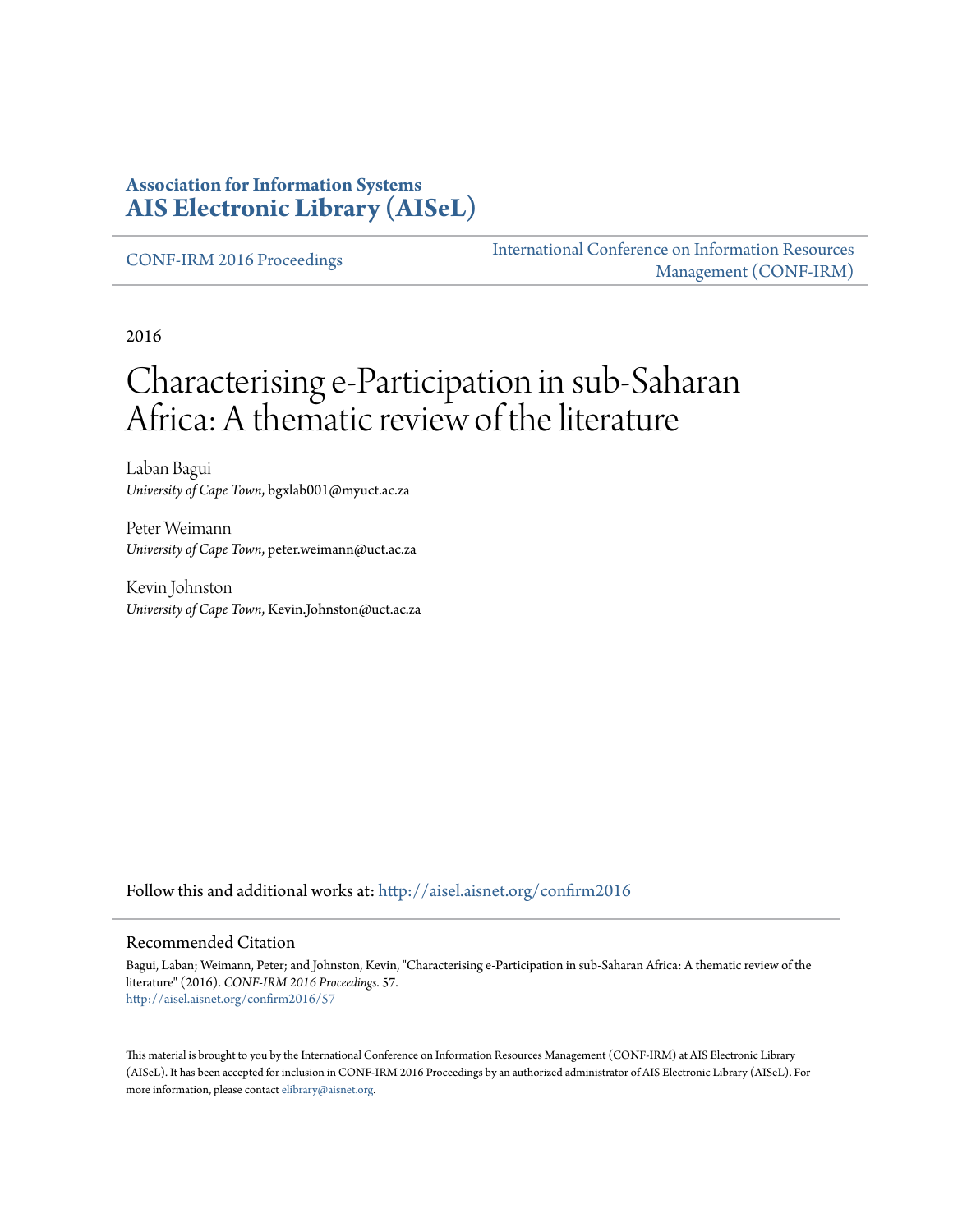## **20. Characterising e-Participation in sub-Saharan Africa: A thematic review of the literature**

Laban Bagui University of Cape Town BGXLAB001@myuct.ac.za

Peter Weimann University of Cape Town Peter.weimann@uct.ac.za

Kevin Johnston University of Cape Town Kevin.johnston@uct.ac.za

#### *Abstract*:

e-Participation is understood to bring about greater participation, transparency and accountability in governance processes. North America, Western Europe and many countries in the South East Asia region, are reported to have made strides in transforming their governance systems in order to be able to accommodate e-Participation. All these countries happen to be ruled by democratic regimes. Africa on the other hand, and especially sub-Saharan Africa, is reported mainly ruled by post-colonial regimes that are not always amenable to democracy. That background suggests that little is known about e-Participation in sub-Saharan Africa. A review of a selection of most influential works was performed with the aim of characterising e-Participation in sub-Saharan Africa. The findings of the review suggest that the narrative of e-Participation in sub-Saharan Africa does not provide a proper understanding of local e-Participation actors; mostly only accounts of government led projects and initiatives; mostly only accounts of the overwhelming burden of contextual factors; does not offer clear accounts of the effects of initiatives; and does not provide a thorough evaluation of projects. Further studies should empirically examine sub-Saharan African actors, their online interactions, the effects that e-Participation has had on their lives and on their communities; making use of context relevant evaluation approaches and methods.

### *Keywords***:**

e-Participation, Sub-Saharan Africa, eDemocracy, eGovernance, community empowerment.

### **1- Introduction and background**

E-participation is understood to bring about better public participation in the form of greater participation (increased number of participants and inclusion/involvement in decision making), transparency and accountability in governance processes (Tambouris et al., 2007). North America, Europe and many countries in the South East Asia region, have made strides in transforming their governance systems in order to be able to accommodate E-participation (Kavanaugh et al., 2012; Tambouris et al., 2013; UN, 2012; UN-DESA, 2014). Most of these countries happen to be ruled by democratic regimes looking for legitimacy through greater citizen's participation, accountability and transparency (Kavanaugh et al., 2012; Tambouris et al., 2013).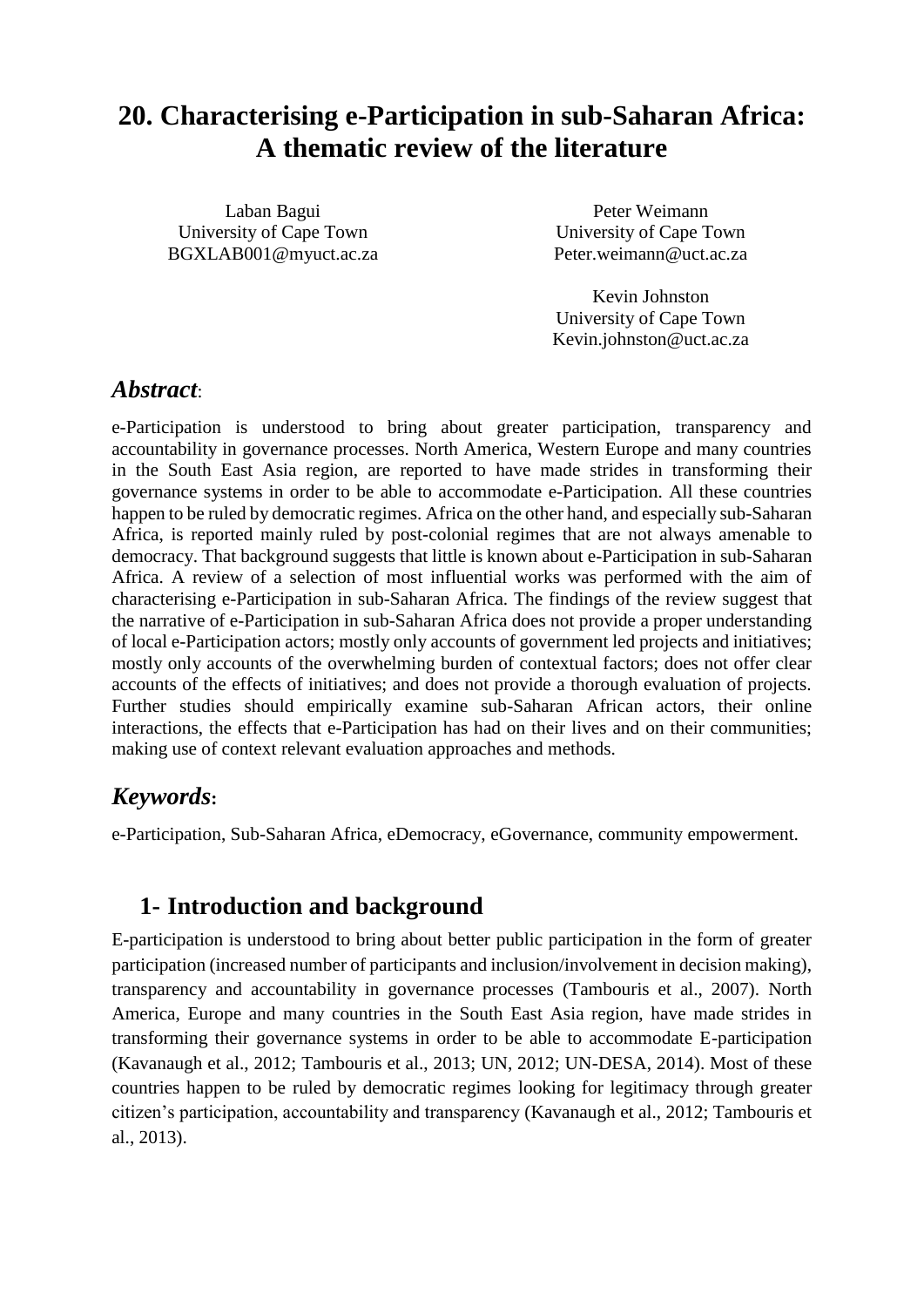Africa on the other hand, especially sub-Saharan Africa, is mainly ruled by regimes that are nascent democracies and are sometimes qualified as authoritarian. In countries including Kenya, Tanzania, Cameroon, Gabon, Senegal, Cote d'Ivoire, Ghana, Nigeria, South Africa, despite the penetration of mobile telephony, and the existence of some social media outreach programs, clarity in implementing e-Participation is not yet achieved (Dutta & Mia, 2011; Heeks & Arun, 2010; IPSOS, 2013; UN, 2012; UN-DESA, 2014). Moreover, it is reported that in sub-Saharan Africa, the link of trust between government and citizens seems faulty and participation seems constrained to loops between citizens (Åström, Karlsson, Linde, & Pirannejad, 2012). The aim of this study is to determine main characteristics of e-participation in sub-Saharan African countries as suggested by the literature. For that matter this literature review will be attempting to answer these research questions: What themes are represented in publications on e-Participation in sub-Saharan Africa between 2005 and 2015 and in what relation to one another?

## **2- E-participation: the phenomenon, the field of study, and main research gaps**

This section provides a definition for the e-Participation phenomenon with a reference to its extra governmental happening, accounts of the shape of the field of study, and suggests some general research gaps warranting this research endeavour.

### **2.1 Defining e-Participation as a phenomenon**

e-Participation or electronic public participation as a phenomenon, is an on-going democratic political process happening in government as a citizen engagement endeavour, and out of government as informal and formal deliberations generating public opinion, shared understanding, aligned interests, commitment and action to resolve issues using ICTs (Beynon-Davies et al., 2003). Echoing that understanding, Tambouris, Macintosh, et al. (2007:9) defined e-Participation as: *"efforts to broaden and deepen political participation by enabling citizens to connect with one another and with their elected representatives and governments, using ICTs".*

In that situation, authority is horizontally shared between governance stakeholders, whereby public participation guaranties the legitimacy of authorisations (Denhardt & Denhardt, 2000; Tat-Kei Ho, 2002). Hence, e-Participation as an eGovernance process, can be found in the convergence between pervasive ICTs and the application of authority and power to enable the creation and the management of formal obligations in polycentric networks of governance (Bevir, 2006; Chadwick, 2009; Coleman, 2005; Palvia & Sharma, 2007). As such, it enables social influence, integration and interaction using ICTs in accordance with rules, processes, actors and participating institutions (Anttiroiko, 2003).

### **2.2 e-Participation beyond government**

The phenomenon of "*media convergence"* which led to users further empowerment over the generation, the reshaping and redistribution of the products of the media industry (Vujnovic et al., 2010) generated a cultural influence of global magnitude carrying the democratic values of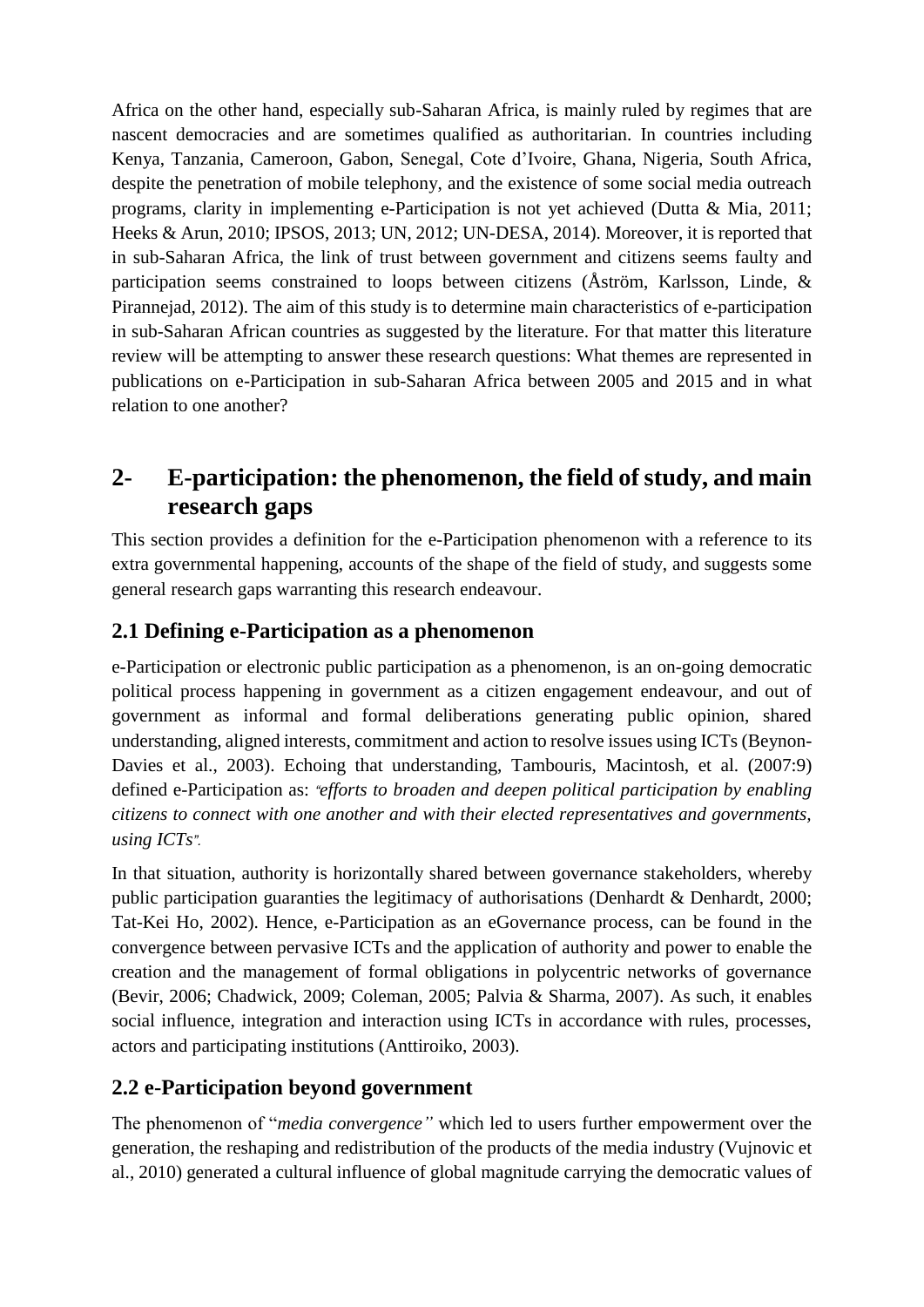collective intelligence, participation and transparency conceptualised as "*convergence culture*" (Jenkins, 2006). Convergence culture underpins citizen/participatory journalism and social media activism. There is an understanding that both professional and citizen journalism influence the political discourse, even though not in the same way; with professional journalism fostering political learning and citizen journalism fostering political engagement and mobilisation (Kaufhold, Valenzuela, & gil de Zuniga, 2010).

The idea of participation beyond government is shrouded in scepticism about its political and service delivery efficacy. However, it seems to be the other reality where community have to self-organise and to locally contribute to alleviate the difficulty of their situations through citizen/participatory journalism and digital activism, when government is absent, unwelcome or incapable of action. These instances of the use of ICTs and Internet applications like social media in engaging and mobilising individuals for collective action in support of a cause, also called digital or social media activism (Christensen, 2011; Valenzuela, 2013), are exemplified in the "occupy" movements around the world (Arab spring, Spain Indignados movement, Occupy Wall street, etc. ) (Juris, 2012).

Further, there is also a problem with the fact that social media activism is bound to the access to social media particularly with regard to the precarious situation of ICT infrastructure in sub-Sahara African countries (Lim, 2013).

#### **2.3 e-Participation as a field of study**

e-Participation is a multidisciplinary field of study shaped around a narrative where e-Participation stakeholders including public institutions, private entities and individual actors lead online participatory activities in the context of influencing information availability, infrastructure, underlying technologies, and accessibility. In that context, e-Participation results in effects including civic engagement and deliberations, transparency and openness determined through the evaluation of e-Participation deployments (De Liddo & Buckingham Shum, 2010; Medaglia, 2012; Sæbø, Rose, & Flak, 2008). This understanding of the field presupposes to also see the use of ICTs in social movements as e-participation.

#### **2.4 General gaps in e-Participation research**

In the e-Participation field, research gaps are identified around the need to investigate a wider range of factors beyond the technology itself, investigate other stakeholders than citizens and government; the field should become more participatory (inclusive, multi-cultural and multiethnic), multidisciplinary and interdisciplinary in methods and design, and should be grounded in theory and produce theory (Macintosh, Coleman, & Schneeberger, 2009; Medaglia, 2012; Panopoulou, Tambouris, & Tarabanis, 2014; Sæbø et al., 2008; Susha & Grönlund, 2012; Sanford & Rose, 2007). In that regard, Sæbø, Flak, & Sein (2011) suggested that theory and research methods should target actors, context, effect and evaluation as core aspects of eparticipation. These research gaps highlight the need to improve the characterisation of e-Participation according to the context in which it is being deployed: that is the gap that this paper intends to contribute in filling. This study assesses the characterisation of e-Participation in sub-Saharan Africa in the academic literature.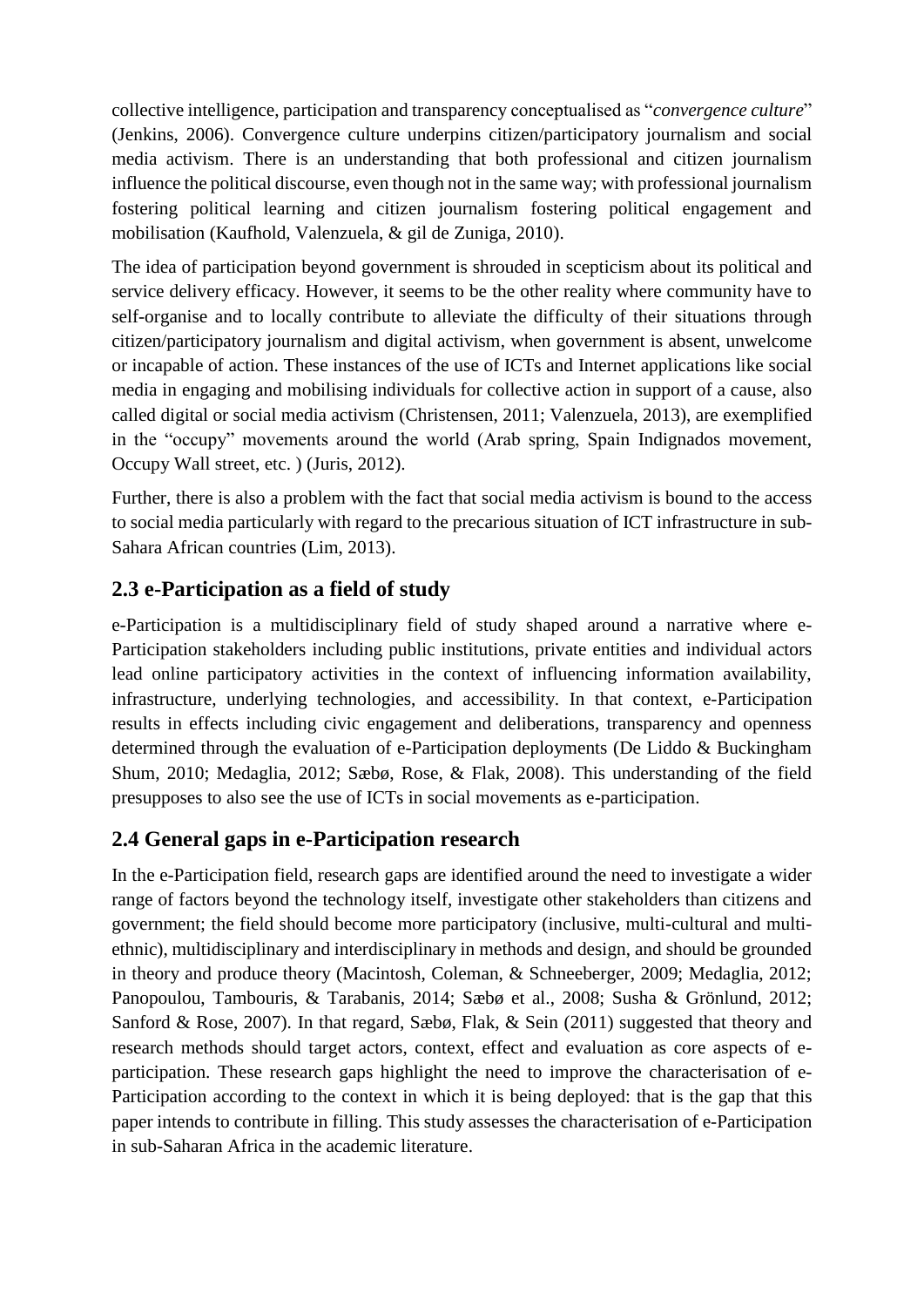## **3- E-Participation characterisation frameworks**

In order to characterise e-Participation in sub-Saharan Africa, it is important to look at the themes and categories suggested by the most popular frameworks articulating the narrative of the field. This section offers an examination of 2 main characterisation frameworks: the shape of the e-Participation field (Sæbø, Rose, & Skiftenes Flak, 2008) and the shape of the e-Participation field revisited (Medaglia, 2012).

e-Participation is generally shaped following a narrative whereby e-Participation actors using some ICTs conduct some social activities or patterns within a particular context, resulting in some democratic effects which are determined through evaluation in order to help improve the activities (see Table 1) (Medaglia, 2012; Sæbø et al., 2008). Medaglia (2012) advanced the characterisation by adding *Researchers and scholars* as actors, and degree of *transparency and openness* in evaluation; while losing *accessibility and information availability* as elements of the context (See Table 1). It is just unexpected that "for-profit organisations" (businesses) usually vendors and providers of the many products and services that are needed for e-Participation to happen are not acknowledged for the influence that they have over the process. However, that framework for analytical narratives of e-Participation provides a model for characterising e-Participation according to a specific socio-cultural context. This study is concerned with the shape of the research on e-Participation in sub-Saharan Africa.

| Main themes of the e-      | Saebo et al (2008) sub-themes   | Medaglia (2012) Sub-themes       |  |
|----------------------------|---------------------------------|----------------------------------|--|
| <b>Participation field</b> |                                 |                                  |  |
| Actors                     | Citizens                        | Citizens                         |  |
|                            | Politicians                     | Government institutions          |  |
|                            | Government institutions         | Voluntary organizations          |  |
|                            | Voluntary organisations         | Politicians                      |  |
|                            |                                 | <b>Researchers and scholars</b>  |  |
| <b>Activities</b>          | eVoting                         | eVoting                          |  |
|                            | Online decision-making          | Online decision-making           |  |
|                            | Online political discourse      | Online political discourse       |  |
|                            | eConsultation                   | eConsultation                    |  |
|                            | eActivism                       | eActivism                        |  |
|                            | eCampaigning                    | eCampaigning                     |  |
|                            | ePetitioning                    | ePetitioning                     |  |
| <b>Effects</b>             | Deliberative                    | Deliberative                     |  |
|                            | Democratic                      | Democratic                       |  |
|                            | Civic engagement                | Civic engagement                 |  |
| Contextual factors         | <b>Information availability</b> | Underlying technologies          |  |
|                            | Accessibility                   | Governmental organization        |  |
|                            | Underlying technologies         | Infrastructure                   |  |
|                            | Governmental organization       | Policy and legal issues          |  |
|                            | Infrastructure                  |                                  |  |
|                            | Policy and legal issues         |                                  |  |
| Evaluation                 | Quantity                        | <b>Transparency and openness</b> |  |
|                            | Tone and style                  | Quantity                         |  |
|                            | Demographics                    | Tone and style                   |  |
|                            |                                 | Demographics                     |  |

**Table 1:** The shape of the e-Participation field (Adapted from (Saebo et al., 2008) and (Medaglia, 2012))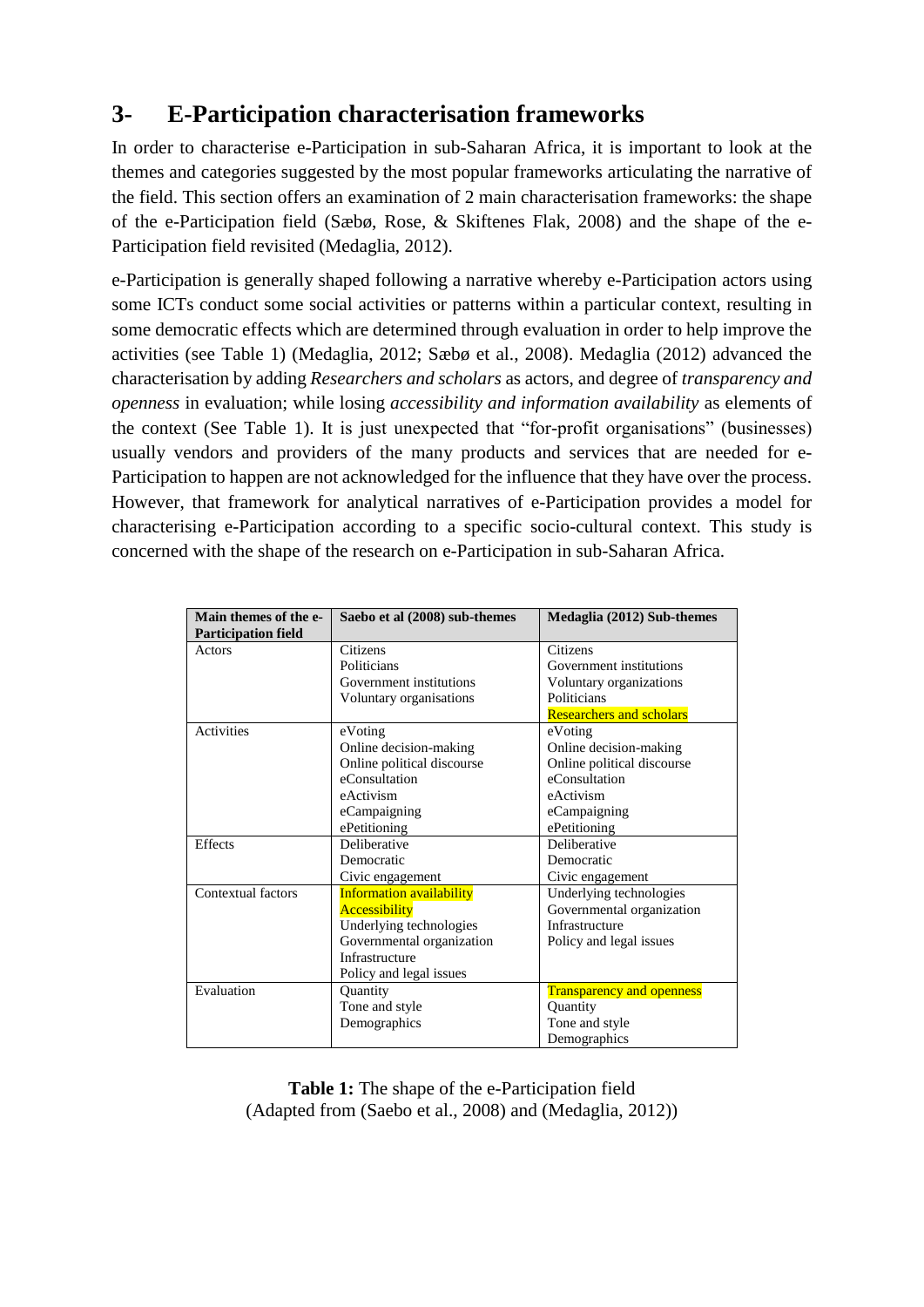## **4- Research methodology**

This is a desktop study relying on a review of the literature. The study followed an abductive mode of inference (Meyer & Lunnay, 2013), combining inductive inference in identifying the themes in the body of text with deductive inference in determining the gaps in the literature on the basis of previous models about e-Participation research field. The review of the literature was realised following a concept-centric approach to finding articles and to structuring the operation (Okoli & Schabram, 2010; Webster & Watson, 2002; Boell & Cecez-Kecmanovic, 2015). This review attempts to answer these research questions: What themes are represented in publications on e-Participation in sub-Saharan Africa between 2005 and 2015 and in what relation to one another?

#### **4.1 Article selection strategy**

Articles were selected by searching available and comprehensive databases including Google scholar, EBSCOhost, Emerald insights, Worldcat and Web of science. In addition to some reports from authoritative international organisation and research centres (UN, AU, WEF, SIDA, etc.), the search for papers covered main stream journals and conferences comprising:

- 1. Government Information Quarterly,
- 2. Transforming Government: People, Process and Policy,
- 3. Journal of the Association for Information Systems,
- 4. Communications of the ACM,
- 5. Journal of Community Informatics,
- 6. Revue Africaine des Médias,
- 7. Revue Française des Sciences de l'Information et de la Communication
- 8. Hermes-la Revue,
- 9. The Electronic Journal on Information Systems in Developing Countries,
- 10. Electronic Journal of e-Government,
- 11. International Conference for E-Democracy and Open Government (CEDEM),
- 12. Electronic Participation conference proceedings,
- 13. IFIP Electronic Government (EGOV) conference proceedings,
- 14. IST-Africa Conference proceedings.

The keywords that were used included: e-Participation in sub-Saharan Africa, e-government in sub-Saharan Africa, e-Participation in developing countries, e-Democracy in sub-Saharan Africa, e-Governance in developing countries; ICT infrastructure in sub-Saharan African.

For the first screening of papers, a total of 175 articles pertinent to the phenomenon of eParticipation in sub-Saharan Africa was garnered having as main criteria that they needed to be specifically from the e-Participation field or from the next closest field of study. On the basis of this lot, a second round of scrutiny was performed and resulted in a nutshell of 43 papers. That second examination of papers followed stringent criteria including: their specific relevance to the democratic governance process of e-Participation in sub-Saharan Africa; their presence in medium to high impact academic journals, books and conference proceedings; and the number of their citations as suggested on Google Scholar. At this point it was already surprising how little the phenomenon under study was covered in the literature.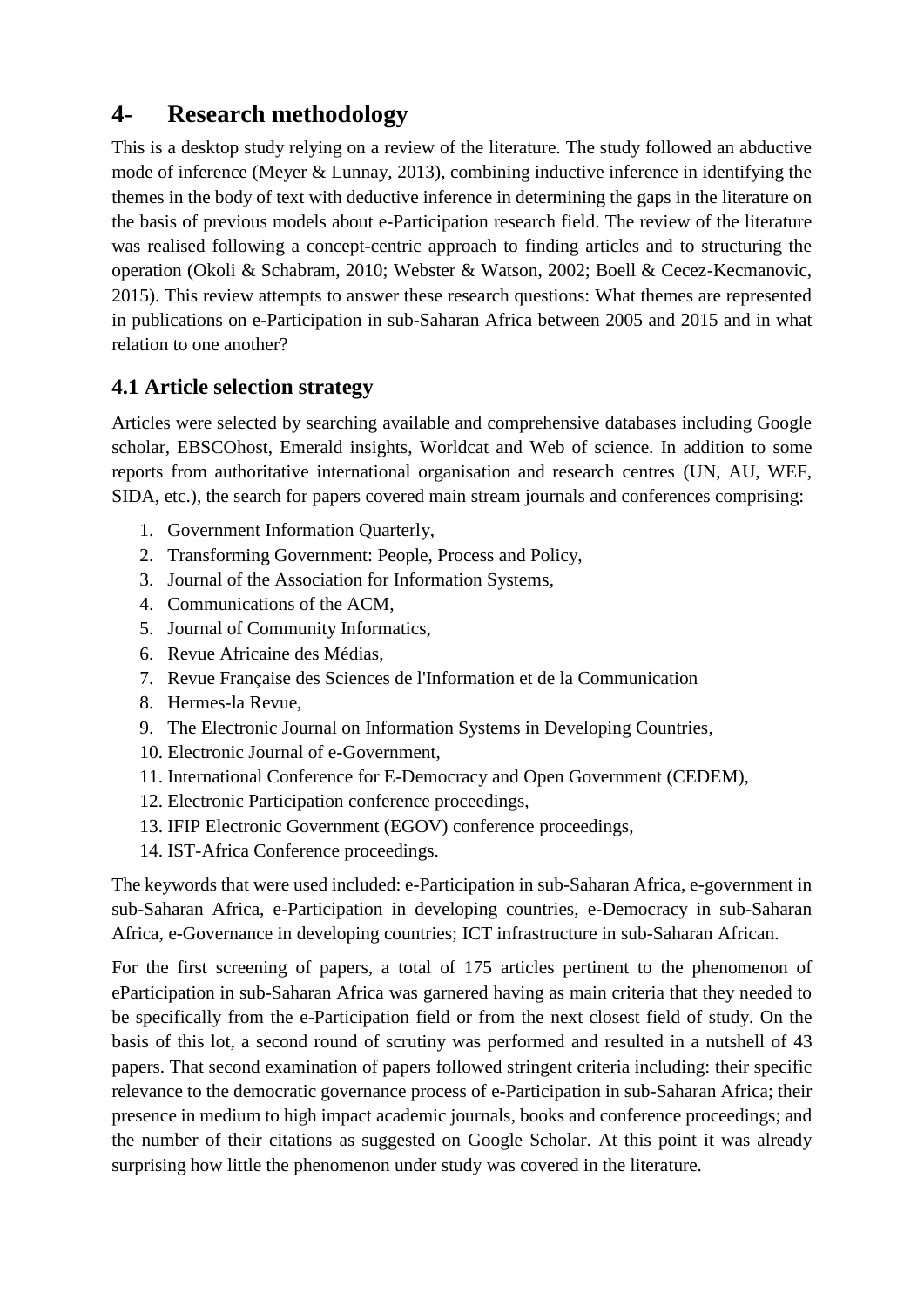### **4.2 Analysis strategy**

During the inductive phase, the analysis of selected articles was realised using the template analysis method (Brooks, McCluskey, Turley, & King, 2015; Waring & Wainwright, 2008). Themes were incidentally identified and coded during the reading and interpretation of articles' text. They were then organised in a hierarchy, of which only the two top levels were kept for consideration as themes and sub-themes constituting a particular structure or template (Brooks et al., 2015; Susha & Grönlund, 2012) that characterises e-Participation in sub-Saharan Africa.

The deductive phase consisted in using the thematic interconnection arrangement suggested by Saebo et al (2008), Medaglia (2012) and Susha & Grönlund (2012) that develops a shaping narrative for the field of e-Participation to point at omitted or added elements in the literature about the phenomenon of e-Participation in sub-Saharan Africa.

## **4.2 Limitations**

The research couldn't access many publications because of their language base (e.g.: Spanish and Portuguese) and because of their quality as non-academic reports or for not having an important impact factor or number of citations in Google scholar. Medaglia (2012) encountered similar difficulties.

The review presented here focuses on the main themes in the literature and does not extend to Philosophical underpinnings, methodological approaches, theories, and to discussion on economics and politics of publications.

## **5- Characterising e-Participation in Sub-Saharan Africa**

### **5.1 The themes in Sub-Sahara African e-Participation literature**

The research has identified 7 main themes in the literature about e-Participation in Sub-Saharan Africa: *e-Participation context* (ICT infrastructure; economic, social and political inclusion; socio-cultural and economic global influences), *Projects or initiatives*, *Access to e-Participation systems and services* (Access to technology and e-Skills), *Adoption and use of e-Participation systems* (online deliberation, service delivery, collective action organisation), *e-Participation actors* (citizens and Government); *governance innovation* (e-Governance, Participatory budgeting); *evaluation of e-Participation initiatives*.

#### *5.1.1 Context of e-Participation in Sub-Saharan Africa*

Most important elements of the context of e-Participation in Sub-Saharan Africa present in the literature include: ICT infrastructure; economic, social and political inclusion; socio-cultural and economic global influences; trust in government.

*ICT infrastructure*: It would be difficult to implement any e-Participation initiative without the necessary ICT infrastructure. Hence one of the greatest challenge to implementation of e-Participation in sub-Saharan Africa remains the poor ICT infrastructure (Bagui & Bytheway, 2012; Bailey & Ngwenyama, 2011; Bwalya, 2009; Grönlund & Wakabi, 2015; Kalu, 2007; Mbarika, Okoli, Byrd, & Datta, 2005; Mitullah, Samson, Wambua, & Balongo, 2016; Ochara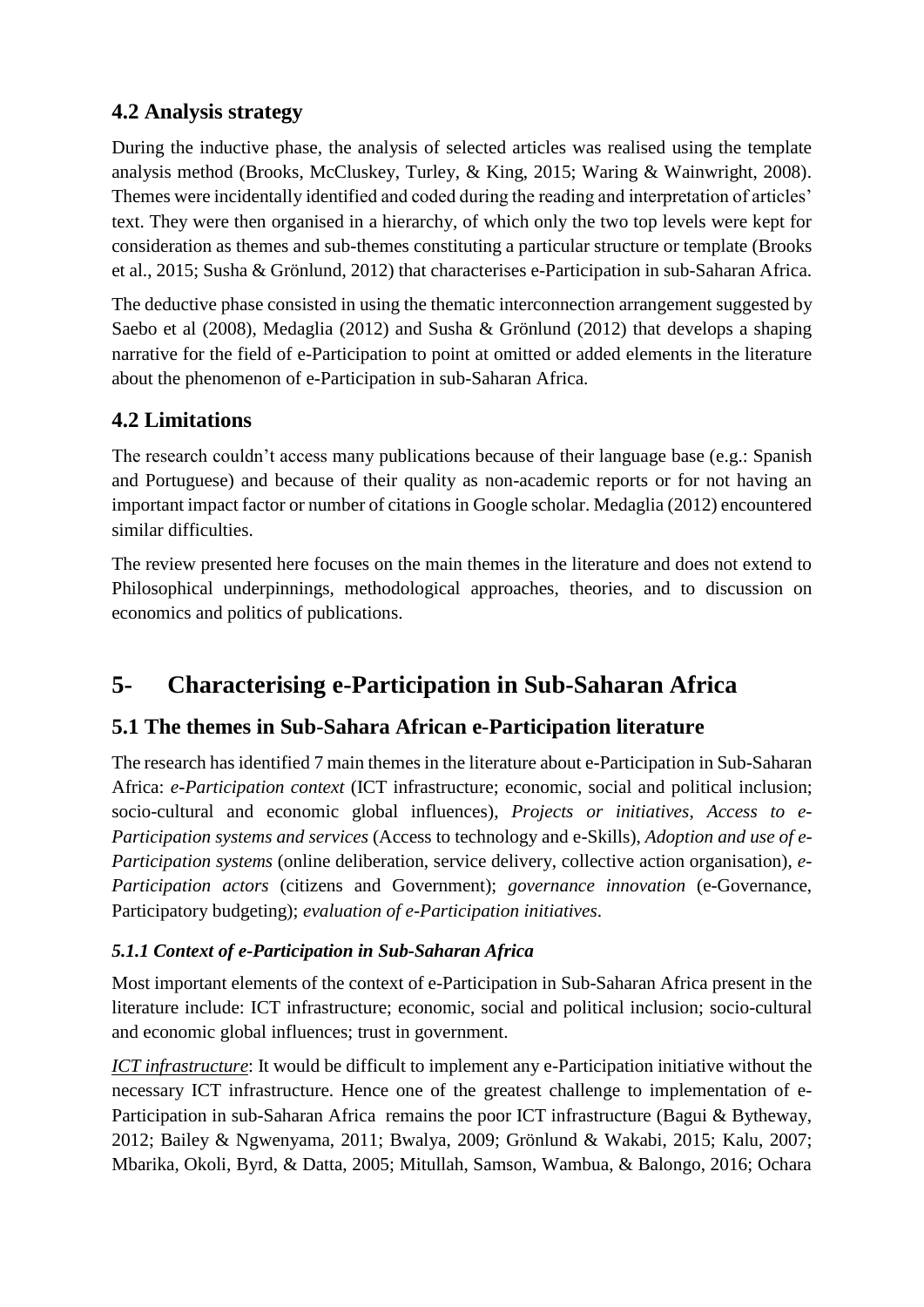& Mawela, 2013; Udo & Ifinedo, 2012). The important penetration of mobile telephony carrying Internet services is providing some hope for mobile participation even though, despite the important coverage, very few services and capabilities have been deployed for e-Participation to immediately benefit from them (Bagui & Bytheway, 2011; Foli & Van Belle, 2015; Hellström, 2010; Van Belle & Cupido, 2013). On top of it all, corruption and reprehensible business practices are rife in the telecommunication sector (Dakouré, 2014; Sutherland, 2015).

*Economic, social and political inclusion:* Sub-Saharan Africa is mostly made of poor countries, making it a luxury to access the internet and further to use it to voice needs, opinions, compliments or grievances; even though lots of improvements were achieved in recent years to reduce the cost of owning a connecting device (Mobile phone, Tablet PC, PC, etc.) as well as the cost of accessing and using Internet services (Foli & Van Belle, 2015; Namatovu & Sæbø, 2015; Ochara & Mawela, 2013).

In addition, local social structures and cultures tend to present unresolved issues rooted in the clash of colonisation with local mechanisms of power, authority and cultural norms which grant inclusion in the groups of local corporate agents or decision makers. These concerns underpin social exclusion issues leading to many actors inability to participate using ICTs (Chigona, Mbhele, & Kabanda, 2008; Namatovu & Sæbø, 2015). Furthermore, most countries in Sub-Saharan Africa are culturally highly heterogeneous, with states hosting more than 100 different instances of languages and relational norms.

Moreover, sub-Saharan African countries institutional arrangements display a lack of political will and support; inadequate technology leadership; badly implemented and context irrelevant IT governance frameworks; and constant political and bureaucratic infighting (Cloete, 2012). In addition, trust in government usually struggling with issues of corruption, nepotism and abuse of power is very low; precluding citizens from engaging with authorities in policy matters (Åström et al., 2012; Ayo, Mbarika, & Oni, 2015; Cloete, 2012). That lack of trust in government is an important deterrent to online deliberation around issues usually involving government intervention or contribution (Åström et al., 2012). This situation denotes an exclusion of the public from the decision making about their lives and the existence of their communities (Bwalya, 2009; Chigona et al., 2008; Lorini, Van Zyl, & Chigona, 2014).

*Socio-cultural and economic global influences:* Another element marking Sub-Saharan Africa e-Participation context is the socio-culturally charged and economically overwhelming global influence of technology and media corporate houses from Western Europe, North America and Asia (Åström et al., 2012; Grönlund & Wakabi, 2015). These technology and media houses supported by colossal financial backing are offering the technology that mostly carries messages destined to European and American markets down to the citizens of sub-Saharan Africa countries with an underpinning assumption of universality and the promotion of a convergence culture (Banda, Mudhai, & Tettey, 2009; Willems, 2013).

#### *5.1.2 Access to e-Participation systems and services in Sub-Saharan Africa*

In addition to poor ICT infrastructure, important barriers to e-Participation include: people financial inability to purchase a connecting device (PC, smartphone, etc.); the weakness of promotion to create awareness about available e-Participation initiatives; inappropriate IT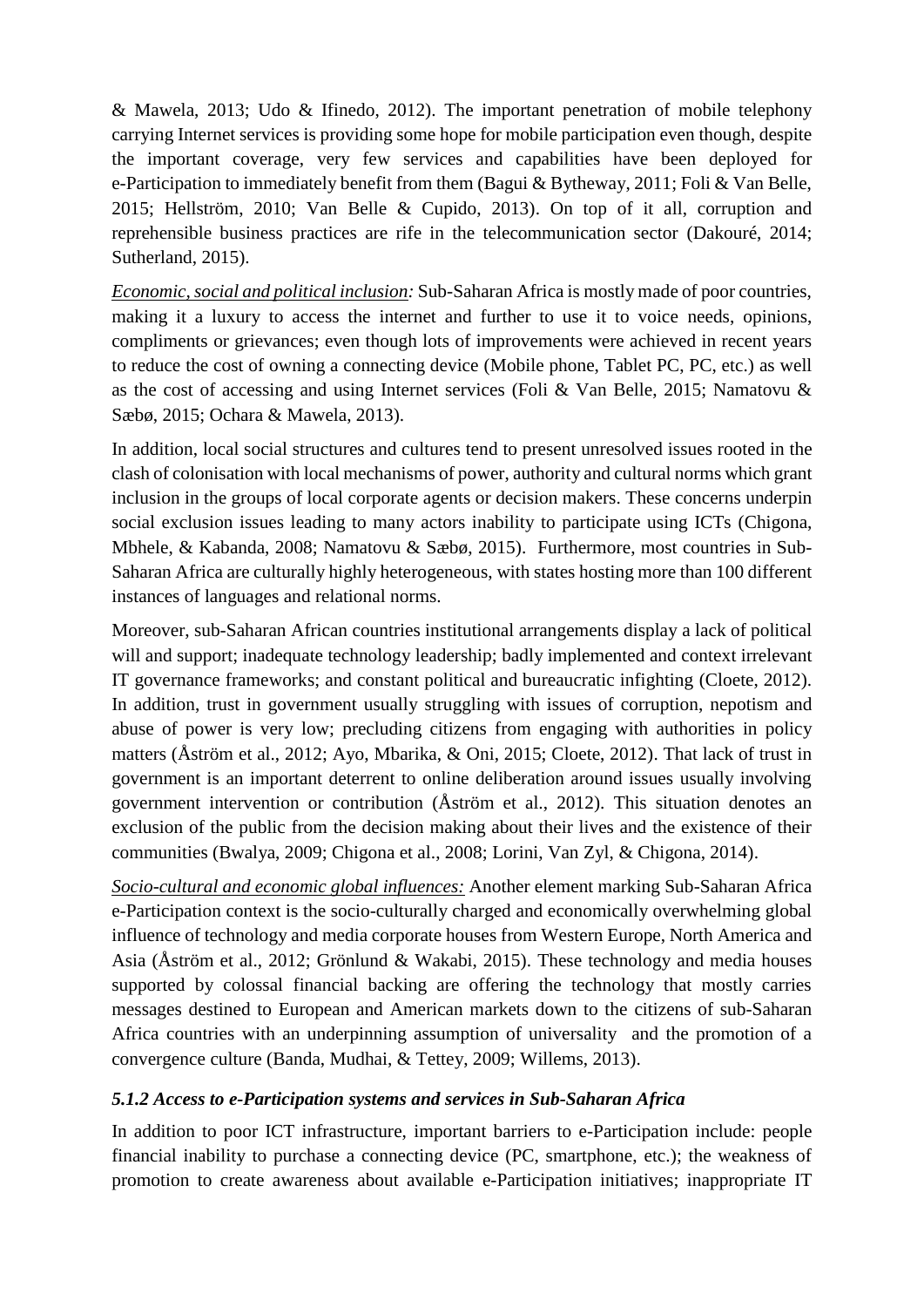governance frameworks and the lack of e-skills of officials and citizens (Cloete, 2012; Mitrovic, Thompson, Klaas, & Mabhele, 2014; Ochara & Mawela, 2013). The combination of these challenges represent a divide preventing people from accessing e-Participation systems and services (Kiyindou, 2008, 2013).

#### *5.1.3 Projects and initiatives for e-Participation in Sub-Saharan Africa*

e-Participation projects and initiatives as part of broad eGovernment projects in Sub-Saharan Africa are reported to have a high rate of failure (Heeks, 2008, 2014).

Sub-Saharan African countries in line with the African Charter on democracy, elections and governance (AU, 2007), have been trying to implement democratic institutions with little success, prompting suggestions of developing a local democratic culture prior to institutional development initiatives (Kane, 2008; Sakpane-Gbati, 2011).

#### *5.1.4 Adoption and use of e-Participation systems and services Sub-Saharan Africa*

Many studies investigated adoption and use of e-Participation in Sub-Saharan Africa and pointed at trust in government as one of the most important deterrent in adopting and using the systems and services (Bagui & Bytheway, 2013; Chigona et al., 2008; Foli & Van Belle, 2015; Lin, Fofanah, & Liang, 2011; Ochara & Mawela, 2013; Van Belle & Cupido, 2013). eDemocracy diffusion was low and access to e-Participation systems was not leading to using them (Grönlund & Wakabi, 2015; Shalini, 2009).

#### *5.1.5 Actors of e-Participation in sub-Saharan Africa*

The main actors of the process of e-Participation in sub-Saharan Africa are government and citizens (Bagui & Bytheway, 2011, 2013; Bwalya, 2009; Grönlund & Wakabi, 2015; Kalu, 2007; Namatovu & Sæbø, 2015; Ochara & Mawela, 2013; Van Belle & Cupido, 2013). There are many more actors including organised communities and other NGOs, and businesses (Taylor, Marshall, & Amiri, 2010); but the literature doesn't provide much insights on their singular relationship with the phenomenon of e-Participation or their relation with the phenomenon after they combine their efforts or group up into network of influence.

#### *5.1.6 Governance innovation in Sub-Saharan Africa*

Sub-Saharan Africa countries are mostly run by governments still developing their democratic capability. However, with the growing pressure of citizens' unhappiness with service delivery (Akinboade, Mokwena, & Kinfack, 2013), in addition to influences from various international organisations including funders and international multilateral organisations (UN, EU, etc.), these governments are more and more playing the card of "good governance"(Åström et al., 2012; Grönlund & Wakabi, 2015; Sæbø et al., 2011). That card suggests to implement participatory initiatives including eGovernance, e-Participation, participatory budgeting, as well as an important use of Public-Private Partnerships. These programs from elsewhere do not always fit in struggling local economic and socio-cultural environments; thus require to innovate in their implementation in such a way that local solutions to local problems could be reached and implemented (Kiyindou, 2013).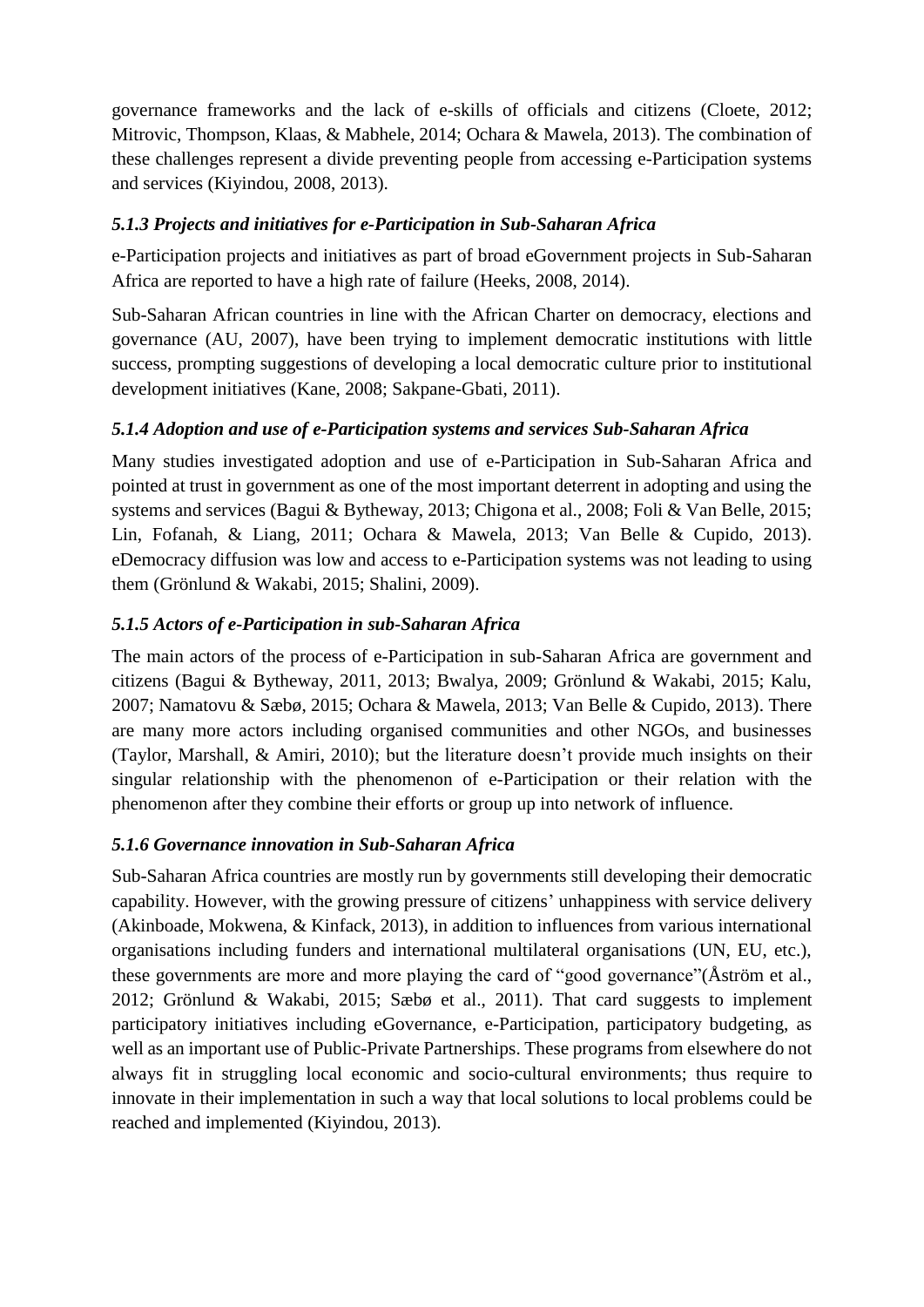#### *5.1.7 Evaluation of e-Participation in Sub-Saharan Africa*

The must recurring item reflecting on the assessment of e-Participation initiative in the e-Participation index which is usually strongly linked to eGovernment ranking of a country (Adeyemo, 2011; UN, 2012; UN-DESA, 2014). These assessment tools are too generalist to properly capture the progress a country or its particular section of the population or a particular city has made towards e-Participation success.

### **5.2 Thematic characteristics of e-Participation in sub-Saharan Africa**

This section discusses the findings of the thematic review of the literature of e-Participation in sub-Saharan Africa.

The main narrative of e-Participation research suggests that the field investigates Actors as they initiate and conduct activities (e-informing, e-consulting and e-involving) within a particular context (Infrastructural, socio-cultural, political and economic); it also investigates the democratic effects of e-Participation activities; and then investigate the methods of evaluating these processes.

The findings of the review suggest that the narrative of e-Participation in sub-Saharan Africa does not provide a thorough understanding of local e-Participation actors apart from citizens and government which does not represent appropriately the transformations at play. There is little to none to learn about businesses and local NGOs as they initiate participatory projects with communities or even online activism (See Table 2). Only accounts of government led projects and initiatives are presented with a sense of failure attached to them.

| Main themes of the<br>Shape of<br>e-Participation field<br>by Saebo et al (2008) | <b>Sub-themes of the Shape</b><br>of e-Participation field<br>by Saebo et al $(2008)$ &<br>Medaglia (2012) | <b>Characteristics of</b><br>e-Participation in<br>Sub-Saharan<br><b>Africa</b> | <b>Authors</b>                                                                                              |
|----------------------------------------------------------------------------------|------------------------------------------------------------------------------------------------------------|---------------------------------------------------------------------------------|-------------------------------------------------------------------------------------------------------------|
| & Medaglia (2012)                                                                |                                                                                                            |                                                                                 |                                                                                                             |
| <b>Actors</b>                                                                    | Citizens                                                                                                   | Citizens                                                                        | Bagui & Bytheway, 2013; Van Belle & Cupido,<br>2013; Namatovu & Sæbø, 2015;                                 |
|                                                                                  | Government institutions                                                                                    | Government                                                                      | (Bwalya, 2009; Grönlund & Wakabi, 2015;<br>Kalu, 2007; Ochara & Mawela, 2013). (Bagui &<br>Bytheway, 2011). |
|                                                                                  | Voluntary organizations<br>Politicians<br>Researchers and scholars                                         |                                                                                 |                                                                                                             |
| <b>Activities</b>                                                                | eVoting                                                                                                    | Projects and                                                                    | (Heeks, 2008, 2014).                                                                                        |
|                                                                                  | Online decision-making                                                                                     | initiatives                                                                     | (AU, 2007),                                                                                                 |
|                                                                                  | Online political discourse                                                                                 |                                                                                 | (Kane, 2008; Sakpane-Gbati, 2011).                                                                          |
|                                                                                  | eConsultation                                                                                              |                                                                                 |                                                                                                             |
|                                                                                  | eActivism                                                                                                  | Adoption and use                                                                | (Bagui & Bytheway, 2013; Chigona et al., 2008;                                                              |
|                                                                                  | eCampaigning                                                                                               |                                                                                 | Foli & Van Belle, 2015; Lin, Fofanah, & Liang,                                                              |
|                                                                                  | ePetitioning                                                                                               |                                                                                 | 2011; Ochara & Mawela, 2013; Van Belle &                                                                    |
|                                                                                  |                                                                                                            |                                                                                 | Cupido, 2013).                                                                                              |
|                                                                                  |                                                                                                            |                                                                                 | (Grönlund & Wakabi, 2015; Shalini, 2009).                                                                   |
|                                                                                  |                                                                                                            |                                                                                 |                                                                                                             |
|                                                                                  |                                                                                                            | Governance                                                                      | (Akinboade, Mokwena, & Kinfack, 2013)                                                                       |
|                                                                                  |                                                                                                            | innovation                                                                      | (Åström et al., 2012; Grönlund & Wakabi, 2015;                                                              |
|                                                                                  |                                                                                                            |                                                                                 | Sæbø et al., 2011) (Kiyindou, 2013)                                                                         |
| <b>Effects</b>                                                                   | Deliberative                                                                                               |                                                                                 |                                                                                                             |
|                                                                                  | Democratic                                                                                                 |                                                                                 |                                                                                                             |
|                                                                                  | Civic engagement                                                                                           |                                                                                 |                                                                                                             |
| <b>Contextual factors</b>                                                        | Information availability                                                                                   | Context:                                                                        |                                                                                                             |
|                                                                                  | Accessibility                                                                                              | ICT infrastructure                                                              | Bytheway,<br>2012;<br>(Bagui<br>Bailey<br>&<br>&                                                            |
|                                                                                  | Underlying technologies                                                                                    |                                                                                 | Ngwenyama, 2011; Bwalya, 2009; Grönlund &                                                                   |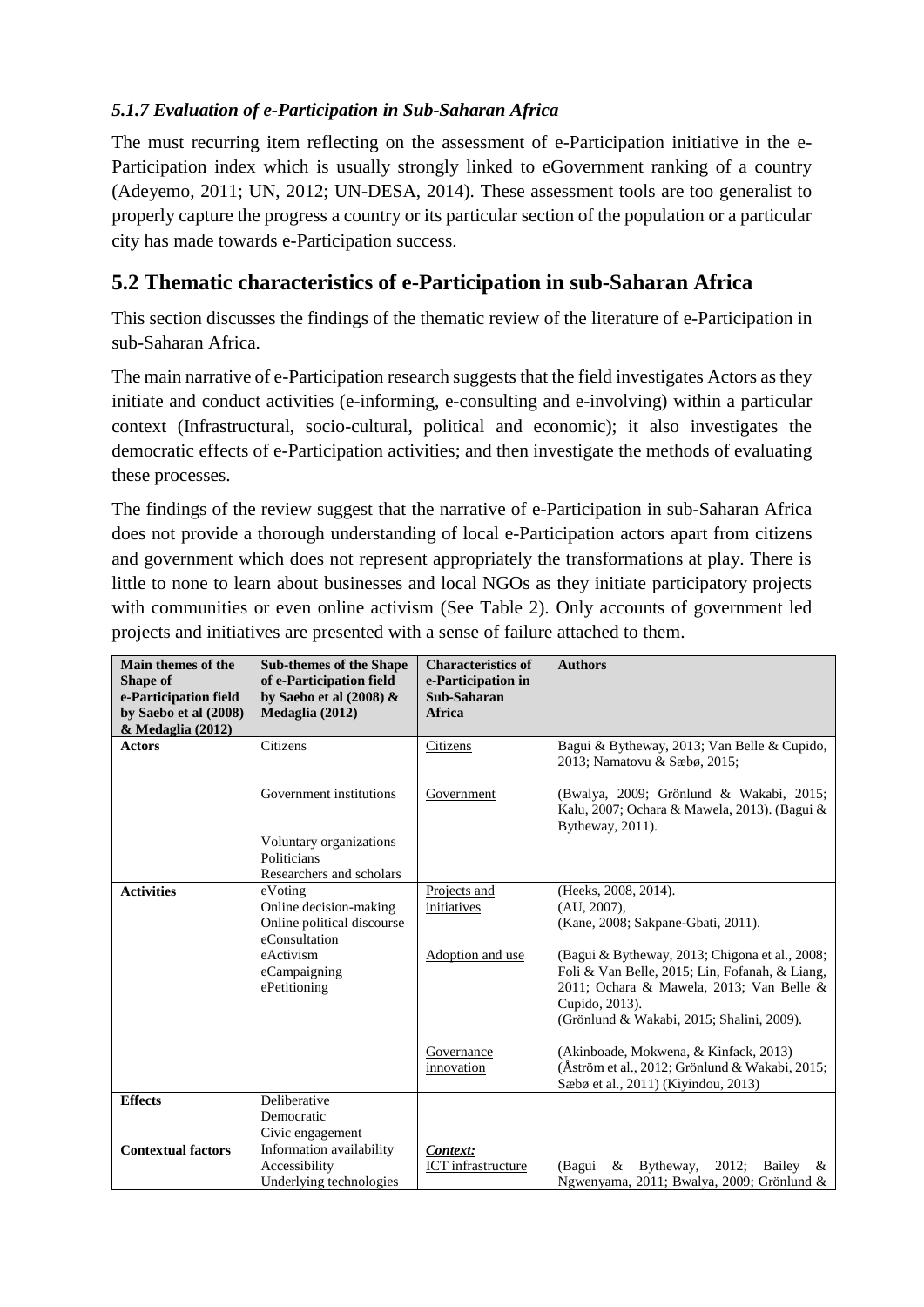|                   | Governmental<br>organization<br>Infrastructure                             |                                                                      | Wakabi, 2015; Kalu, 2007; Mbarika et al., 2005;<br>Mitullah, Samson, Wambua, & Balongo, 2016;<br>Ochara & Mawela, 2013; Udo & Ifinedo, 2012).                                                                                                                                                                                                                                                                                                          |
|-------------------|----------------------------------------------------------------------------|----------------------------------------------------------------------|--------------------------------------------------------------------------------------------------------------------------------------------------------------------------------------------------------------------------------------------------------------------------------------------------------------------------------------------------------------------------------------------------------------------------------------------------------|
|                   | Policy and legal issues                                                    | Economic, social<br>and political<br>inclusion                       | (Bagui & Bytheway, 2011; Foli & Van Belle,<br>2015; Hellström, 2010; Van Belle & Cupido,<br>2013). (Dakouré, 2014; Sutherland, 2015).<br>(Foli & Van Belle, 2015; Namatovu & Sæbø,<br>2015; Ochara & Mawela, 2013)<br>(Chigona, Mbhele, & Kabanda, 2008; Namatovu<br>& Sæbø, 2015). (Cloete, 2012).<br>(Aström et al., 2012; Ayo, Mbarika, & Oni,<br>2015; Cloete, 2012)<br>(Bwalya, 2009; Chigona et al., 2008; Lorini, Van<br>Zyl, & Chigona, 2014). |
|                   |                                                                            | Socio-cultural and<br>economic global<br>influences<br><b>Access</b> | (Banda, Mudhai, & Tettey, 2009; Willems,<br>2013). (Åström et al., 2012; Grönlund &<br>Wakabi, 2015).<br>(Cloete, 2012; Mitrovic, Thompson, Klaas, &<br>Mabhele, 2014; Ochara & Mawela, 2013).<br>(Kiyindou, 2008, 2013).                                                                                                                                                                                                                              |
| <b>Evaluation</b> | Transparency and<br>openness<br>Quantity<br>Tone and style<br>Demographics | Evaluation                                                           | (Adeyemo, 2011; UN, 2012; UN-DESA, 2014).                                                                                                                                                                                                                                                                                                                                                                                                              |

**Table 2:** Themes in the literature on e-Participation in Sub-Saharan Africa (source: Authors)

This literature mostly accounts of the overwhelming burden of contextual factors given as a justification to the failures, but little to none presents emerging opportunities within that context. Furthermore the literature had not sufficiently engaged with the structures and mechanisms controlling the social fabric of communities and how they react to the advent of the foreign made ICTs as citizens interact with each other and with authorities in e-Participation activities.

The literature on e-Participation in sub-Saharan Africa is neglecting or not observing the democratic effect of e-Participation initiatives. No proper account or analysis is made of the effect of online deliberations; social media led social movements; or just local online activism.

e-Participation is mostly evaluated using the e-Participation index as the most credible tool for measuring progresses made towards inclusive and effective e-Participation; putting aside models by Macintosh and Whyte (2008), Tambouris et al (2007), or Islam (2008). Thus, little is known about even how many people really participate in e-Participation activities in sub-Saharan Africa.

## **6- Conclusion**

e-Participation is a study of the use of ICTs in empowering people for the betterment of their lives. The study of e-Participation in Sub-Saharan Africa is still in its infancy. When it is not conflated with eGovernment, it is twinned with ICT4D or Community Informatics. Not enough has been written to account of progresses and theoretical understanding about the phenomenon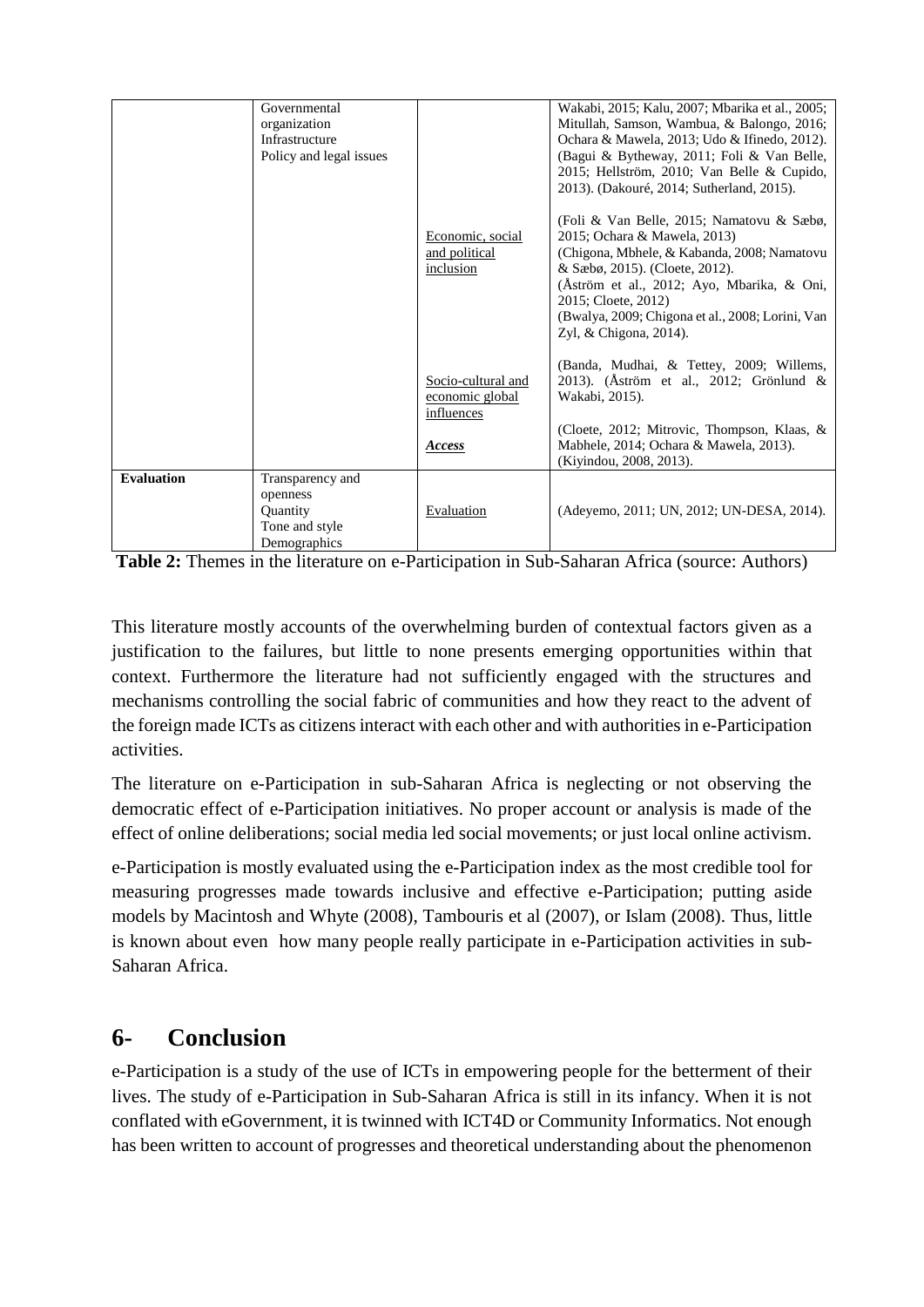within that particular context. The little that is available is barely starting to overview the phenomenon and it is hardly visible in English speaking main stream publications.

The findings of the review suggest that the narrative of e-Participation in sub-Saharan Africa does not provide a proper understanding of local e-Participation actors apart from citizens and government; mostly only accounts of government led projects and initiatives; mostly only accounts of the overwhelming burden of contextual factors; does not offer clear accounts of the effects of initiatives; and does not provide a thorough evaluation of projects. Further studies should empirically examine sub-Saharan African actors, their online interactions, the effects that e-Participation has had on their lives and on their communities; making use of context relevant evaluation approaches and methods.

#### **References**

- Adeyemo, A. B. (2011). E-government implementation in Nigeria: An assessment of Nigeria's global e-gov ranking. *Journal of Internet and Information System*, *2*(1), 11–19.
- Akinboade, O. A., Mokwena, M. P., & Kinfack, E. C. (2013). Understanding citizens' participation in service deliveryprotests in South Africa's Sedibeng district municipality. *International Journal of Social Economics*, *40*(5), 458–478.
- Anttiroiko, A.-V. (2003). Building Strong E-Democracy—The Role of Technology in Developing Democracy for the Information Age. *Communications of the ACM*, *46*(9), 121–128.
- Åström, J., Karlsson, M., Linde, J., & Pirannejad, A. (2012). Understanding the rise of eparticipation in non-democracies: Domestic and international factors. *Government Information Quarterly*, *29*(2), 142–150.
- AU. (2007). African charter on democracy elections and governance. AU.
- Ayo, C. K., Mbarika, V. W. A., & Oni, A. A. (2015). The Influence of Trust and Risk on Intention to Use E-Democracy in Nigeria. *Mediterranean Journal of Social Sciences*, *6*(6 S1).
- Bagui, L., & Bytheway, A. (2011). An ANT exploration of mParticipation in the city of Cape Town. In *To measure or not to measure: that is the question*. Prato - Italy: Centre for Social Informatics, Monash University. Retrieved from http://cirn.infotech.monash.edu.au/assets/docs/prato2011papers/bagui.pdf
- Bagui, L., & Bytheway, A. (2012). Listening to the Ground: Key Indicators of e-Participation in Government for Africa. In *Bwalya K. J. and Zulu S. (eds.) Handbook of Research on e-Government in emerging economies: Adoption, e-Participation and Legal frameworks* (1st ed., Vol. 2, pp. 474–495). Hershey, USA: IGI Global.
- Bagui, L., & Bytheway, A. (2013). Exploring e-Participation in the city of Cape Town. *The Journal of Community Informatics*, *9*(4). Retrieved from http://www.cijournal.net/index.php/ciej/article/view/982
- Bailey, A., & Ngwenyama, O. (2011). The challenge of e-participation in the digital city: Exploring generational influences among community telecentre users. *Telematics and Informatics*, *28*(3), 204–214.
- Banda, F., Mudhai, O. F., & Tettey, W. J. (2009). Introduction: New Media and Democracy in Africa—A Critical Interjection. In *African Media and the Digital Public Sphere* (pp. 1– 20). Palgrave Macmillan US.
- Bevir, M. (2006). Democratic Governance: Systems and Radical Perspectives. *Public Administration Review*, *66*(3), 426–436.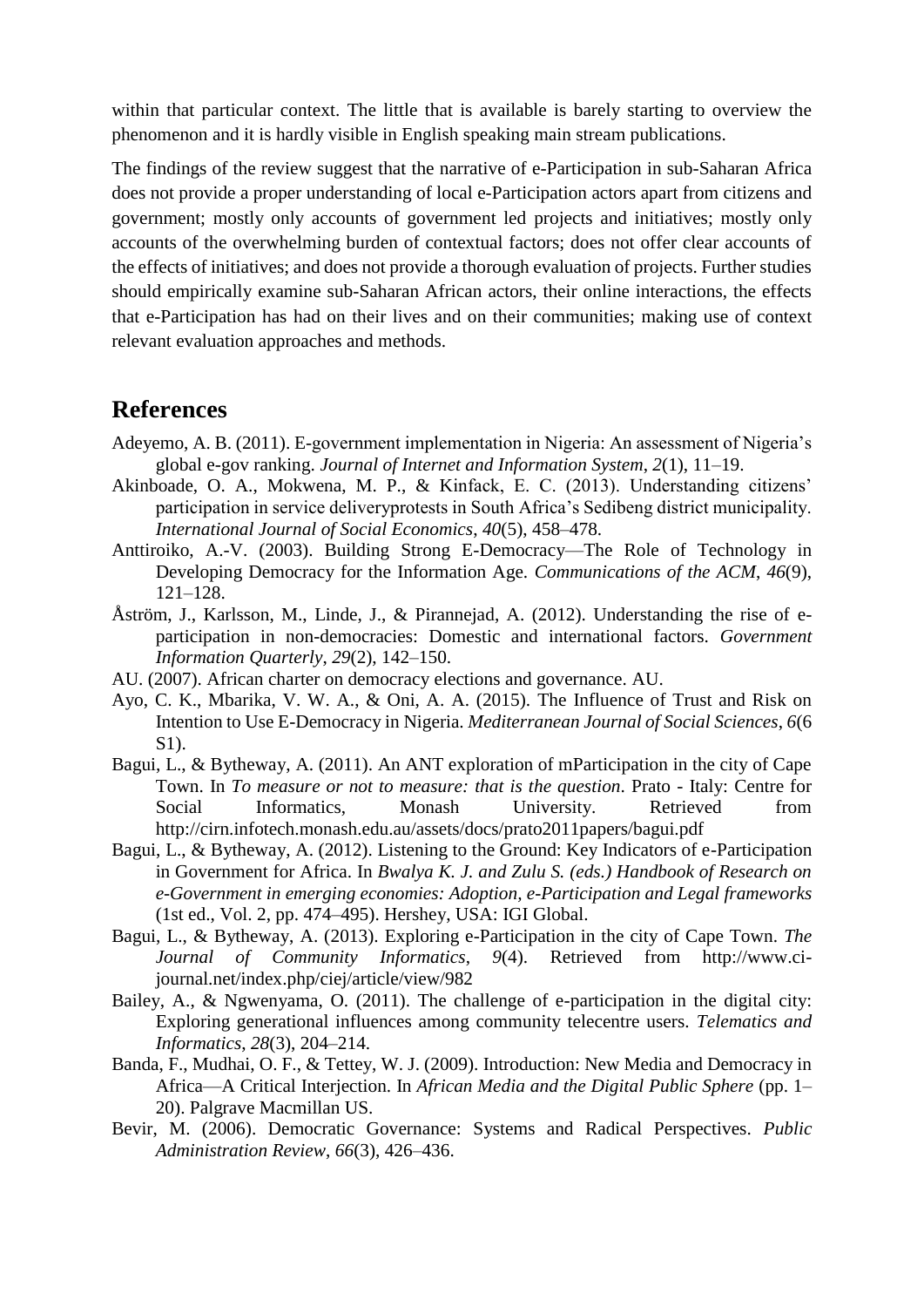- Beynon-Davies, P., Owens, I., Williams, M. D., & Hill, R. (2003). Electronic Consultation at the National Assembly for Wales. Presented at the ECIS. Retrieved from http://citeseerx.ist.psu.edu/viewdoc/download?doi=10.1.1.104.4681&rep=rep1&type=p df
- Boell, S. K., & Cecez-Kecmanovic, D. (2015). On being "systematic" in literature reviews in IS. *Journal of Information Technology*, *30*(2), 161–173.
- Brooks, J., McCluskey, S., Turley, E., & King, N. (2015). The Utility of Template Analysis in Qualitative Psychology Research. *Qualitative Research in Psychology*, *12*(2), 202–222. http://doi.org/10.1080/14780887.2014.955224
- Bwalya, K. J. (2009). Factors affecting adoption of e-Government in Zambia. *The Electronic Journal on Information Systems in Developing Countrie*, *38*(4), 1–13.
- Chadwick, A. (2009). Web 2.0: New Challenges for the Study of E-Democracy in an Era of Informational Exuberance. *I/S: A Journal of Law and Policy*, *5*(1), 9–42.
- Chigona, W., Mbhele, F., & Kabanda, S. (2008). Investigating the Impact of Internet in Eliminating Social Exclusion: The Case of South Africa. In *PICTMET 2008* (pp. 2094– 2101). Portlend, USA: IEEE.
- Christensen, C. (2011). Discourses of Technology and Liberation: State Aid to Net Activists in an Era of "Twitter Revolutions." *The Communication Review*, *14*(3), 233–253.
- Cloete, F. (2012). e-Government lessons from south africa 2001-2011: institutions, state of progress and measurement. *African Journal of Information and Communication: Perspective on a Decade of E-Government in Africa*, (12), 128–142.
- Coleman, S. (2005). African e-Governance: opportunities and challenges. In *Comission for Africa* (pp. 1–7). Retrieved from http://www.ansaafrica.net/uploads/documents/publications/Coleman\_e-Governance.pdf
- Dakouré, E. (2014). TIC et developpement en Afrique: Approche critique d'initiatives et enjeux. *Revue Française Des Sciences de L'information et de La Communication*, (4).
- De Liddo, A., & Buckingham Shum, S. (2010). Capturing and representing deliberation in participatory planning practices. Presented at the Fourth International Conference on Online Deliberation (OD2010), Leeds, UK. Retrieved from http://ics.leeds.ac.uk/sub1.cfm?pbcrumb=3rd%20February%202010
- Denhardt, R. B., & Denhardt, J. V. (2000). The new public service: Serving rather than steering. *Public Administration Review*, *60*(6), 549–559.
- Dutta, S., & Mia, I. (2011). *The Global Information Technology Report 2010–2011: Transformations 2.0*. Geneva: World Economic Forum.
- Foli, M., & Van Belle, J. P. (2015). Using mobile phones for public participation with local government in Cape Town. In *IST-Africa 2015 Conference*. IEEE.
- Grönlund, Å., & Wakabi, W. (2015). Citizens' use of new media in authoritarian regimes: a case study of Uganda. *Electronic Journal of Information Systems in Developing Countries*, *67*(1), 1–23.
- Heeks, R. (2008). ICT4D 2.0: The Next Phase of Applying ICT for International Development. *Computers*, *41*(6), 26–33.
- Heeks, R. (2014). *ICT4D 2016: New Priorities for ICT4D Policy, Practice and WSIS in a Post-2015 World* (Working Paper Series No. 59). Manchester, UK: Institute for Development Policy and Management. Retrieved from http://www.seed.manchester.ac.uk/subjects/idpm/research/publications/wp/di/
- Heeks, R., & Arun, S. (2010). Social outsourcing as a development tool: The impact of outsourcing it services to women's social enterprises in Kerala. *Journal of International Development*, *22*, 441–454. http://doi.org/10.1002/jid.1580
- Hellström, J. (2010). *The innovative use of mobile applications in east Africa*. Stockholm: Swedish international development cooperation agency (Sida).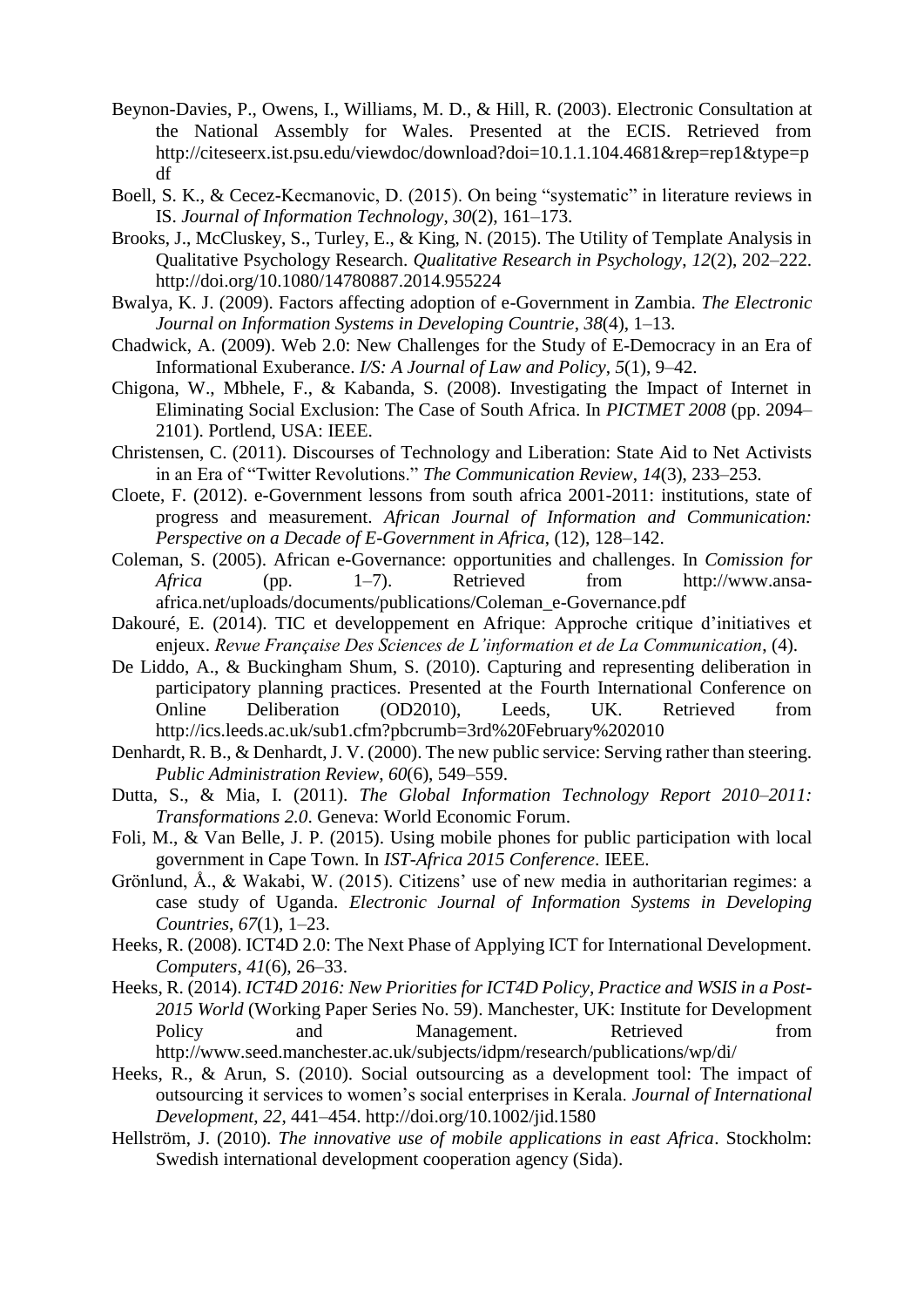- IPSOS. (2013). *A Special Report on the Use of Social Media for Public and Political Discourse* (Point of View). IPSOS.
- Islam, S. M. (2008). Towards a sustainable e-Participation implementation model. *European Journal of ePractice*, *5*(10), 1–12.
- Jenkins, H. (2006). *Convergence culture: Where old and new media collide*. NY, USA: NYU Press.
- Juris, J. (2012). Reflections on #Occupy Everywhere: Social media, public space, and emerging logics of aggregation. *American Ethnologist*, *39*(2), 259–279.
- Kalu, K. N. (2007). Capacity Building and IT Diffusion: A Comparative Assessment of E-Government Environment in Africa. *Social Science Computer Review*, *25*(3), 358–371.
- Kane, I. (2008). The implementation of the African Charter on Democracy, Elections and Governance. *African Security Review*, *17*(4), 43–63.
- Kaufhold, K., Valenzuela, S., & gil de Zuniga, H. (2010). Citizen journalism and democracy: How user-generated news use relates to political knowledge and participation. *Journalism and Mass Communication Quarterly*, *87*(3/4), 515–529.
- Kavanaugh, A., Fox, E. A., Sheetz, S. D., Yang, S., Li, L. T., Shoemaker, D. J., … Xie, L. (2012). Social media use by government: From the routine to the critical. *Government Information Quarterly*, *29*(4), 480–491.
- Kiyindou, A. (2008). Accessibilité de l'information en Afrique. *Revue Africaine Des Médias*, *16*(1), 73–90.
- Kiyindou, A. (2013). De la diversité à la fracture créative: une autre approche de la fracture numérique. *Revue Française Des Sciences de L'information et de La Communication*, (2). Retrieved from http://rfsic.revues.org/288
- Lim, M. (2013). Many Clicks but Little Sticks: Social Media Activism in Indonesia. *Journal of Contemporary Asia*, *43*(4), 636–657.
- Lin, F., Fofanah, S. S., & Liang, D. (2011). Assessing citizen adoption of e-Government initiatives in Gambia: A validation of the technology acceptance model in information systems success. *Government Information Quarterly*, *28*(2), 271–279.
- Lorini, M. R., Van Zyl, I., & Chigona, W. (2014). ICTs for Inclusive Communities: A Critical Discourse Analysis. In *ICTs for inclusive communities in developing societies* (pp. 78– 94). Port Elizabeth, South Africa: Monash University. Retrieved from http://www.developmentinformatics.org/conferences/2014/papers/7-Lorini-VanZyl-Chigona.pdf
- Macintosh, A. (2004). Characterizing E-Participation in Policy-Making. Presented at the 37th Hawaii International Conference on System Sciences, Hawaii.
- Macintosh, A., Coleman, S., & Schneeberger, A. (2009). e-Participation: The research Gaps. *Lecture Notes in Computer Science*, *5694*, 1–11.
- Macintosh, A., & Whyte, A. (2006). Evaluating how e-Participation changes local democracy. In *eGovernment workshop 2006*. Brunel University, West London.
- Macintosh, A., & Whyte, A. (2008). Towards an evaluation framework for e-Participation. *Transforming Government: People, Process & Policy*, *2*(1), 16–30.
- Mbarika, V. W. A., Okoli, C., Byrd, T. A., & Datta, P. (2005). The Neglected Continent of IS Research: A Research Agenda for Sub-Saharan Africa. *Journal of the Association for Informtion Systems*, *6*(5), 130–170.
- Medaglia, R. (2012). e-Participation research: Moving characterization forward (2006–2011). *Government Information Quarterly*, *29*, 346–360.
- Meyer, S. B., & Lunnay, B. (2013). The Application of Abductive and Retroductive Inference for the Design and Analysis of Theory-Driven Sociological Research. *Sociological Research Online*, *18*(1). Retrieved from http://www.socresonline.org.uk/18/1/12.html
- Mitrovic, Z., Thompson, K., Klaas, V., & Mabhele, F. (2014). E-Skills for successful m-Government in the Western Cape. In *4th International Conference On Design,*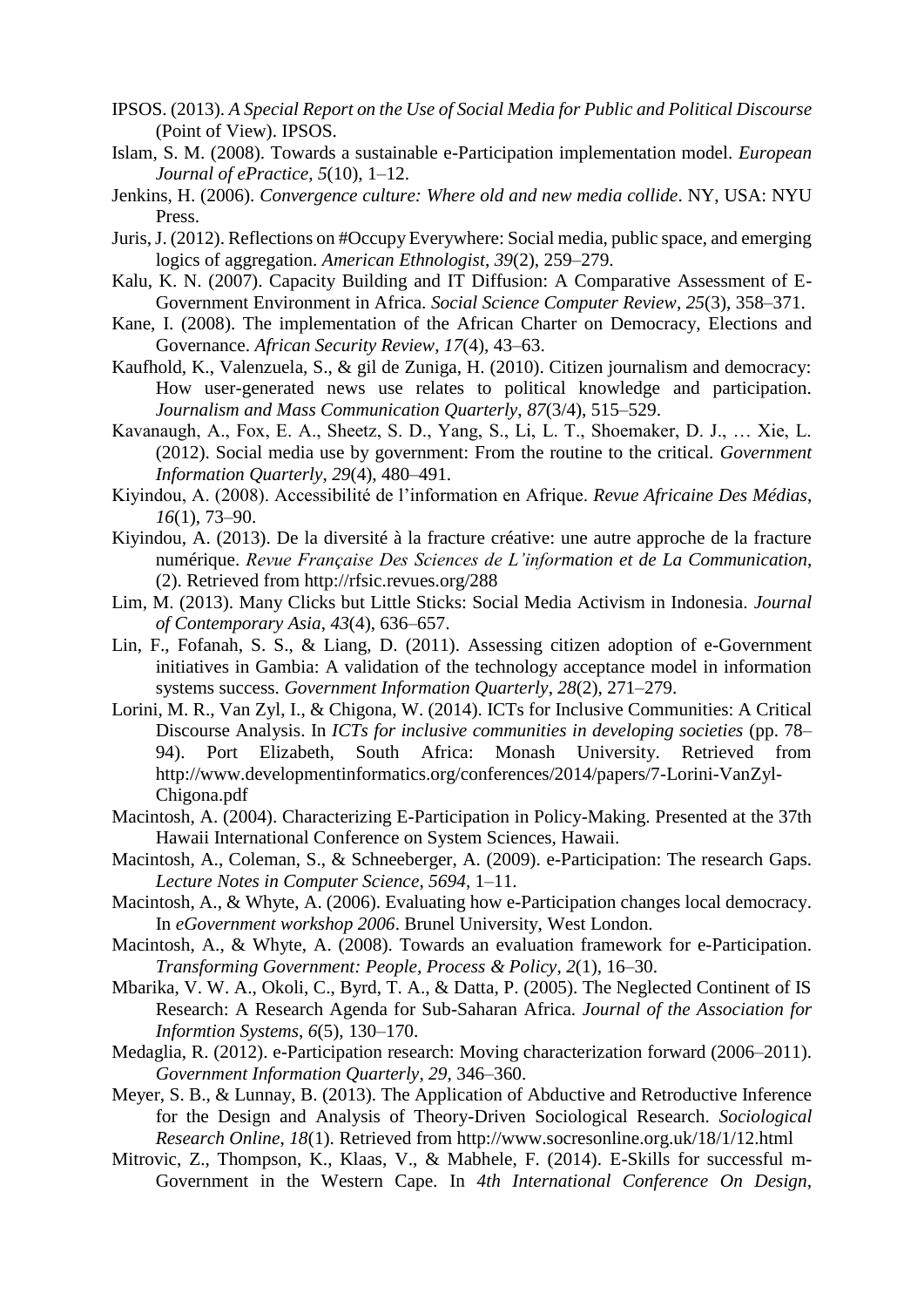*Develoment & Research* (pp. 273–284). Cape Town - South Africa: Cape Peninsula University of Technology. Retrieved from http://design-development-research.co.za/wpcontent/uploads/2015/04/DDR2014Full-Proceedings.pdf

- Mitullah, W. V., Samson, R., Wambua, P. M., & Balongo, S. (2016). Building on progress: Infrastructure development still a major challenge in Africa. *Afrobarometer Dispatch*, (69), 1–24.
- Namatovu, E., & Sæbø, Ø. (2015). Motivation and consequences of Internet and mobile phone usage among the urban poor in Kampala, Uganda (pp. 4335–4344). Presented at the Proceedings of the 48th Annual Hawaii International Conference on System Sciences, Kauai, Hawaii: IEEE.
- Ochara, N. M., & Mawela, T. (2013). Enabling Social Sustainability of E-Participation through Mobile Technology. *Information Technology for Development*, *21*(2), 205–228.
- Okoli, C., & Schabram, K. (2010). A Guide to Conducting a Systematic Literature Review of Information Systems Research. *Sprouts: Working Papers on Information Systems*, *10*(26), 10–26.
- Palvia, S. C. J., & Sharma, S. S. (2007). E-Government and E-Governance: Definitions/Domain Framework and Status around the World. In *Foundations of e-Government*. Retrieved from https://www.csi-sigegov.org/1/1\_369.pdf
- Panopoulou, E., Tambouris, E., & Tarabanis, K. (2014). Success factors in designing e-Participation initiatives. *Information and Organisation*, *24*(4), 195–213.
- Porwol, L., Ojo, A., & Breslin, J. (2013). Structuring e-Participation Perspectives: Mapping and Aligning Models to Core Facets. In *Proceedings of the 14th Annual International Conference on Digital Government Research* (pp. 224–234). Quebec city, Canada: ACM.
- Sæbø, Ø., Flak, L. S., & Sein, M. K. (2011). Understanding the dynamics in e-Participation initiatives: Looking through the genre and stakeholder lenses. *Government Information Quarterly*, *28*(3), 416–425.
- Sæbø, Ø., Rose, J., & Flak, L. S. (2008). The shape of e-Participation: Characterizing an emerging research area. *Government Information Quarterly*, *25*(3), 400–428.
- Sakpane-Gbati, B. (2011). La démocratie à l'africaine. *Revue Internationale D'éthique Sociétale et Gouvernementale*, *13*(2). Retrieved from http://ethiquepublique.revues.org/679
- Sanford, C., & Rose, J. (2007). Characterizing e-Participation. *International Journal of Information Management*, *27*(6), 406–421.
- Shalini, R. T. (2009). Are Mauritians ready for e-Government services? *Government Information Quarterly*, *26*, 536–539.
- Susha, I., & Grönlund, Å. (2012). e-Participation research: Systematizing the field. *Government Information Quarterly*, *29*, 373–382.
- Sutherland, E. (2015). Bribery and corruption in telecommunications: the case of Kenya. *Info - The Journal of Policy, Regulation and Strategy for Telecommunications*, *17*(3), 38–57.
- Tambouris, E., Macintosh, A., Coleman, S., Wimmer, M., Vedel, T., Westholm, H., … Winkler, R. (2007). *Introducing e-Participation*. DEMO-net consortium.
- Tambouris, E., Macintosh, A., Dalakiouridou, E., Smith, S., Panopoulou, E., Tarabanis, K., & Millard, J. (2013). e-Participation in Europe: Current State and Practical Recommendations. In J. R. Gil-Garcia (Ed.), *E-Government Success Around the World: Cases, Empirical Studies, and Practical Recommendations*. USA: IGI Global.
- Tat-Kei Ho, A. (2002). Reinventing Local Governments and the E-Government Initiative. *Public Administration Review*, *62*(4), 434–444.
- Taylor, W., Marshall, S., & Amiri, S. (2010). The e-volution of the i-society in the delivery of e-government. *AI & Society*, *25*(3), 359–368.